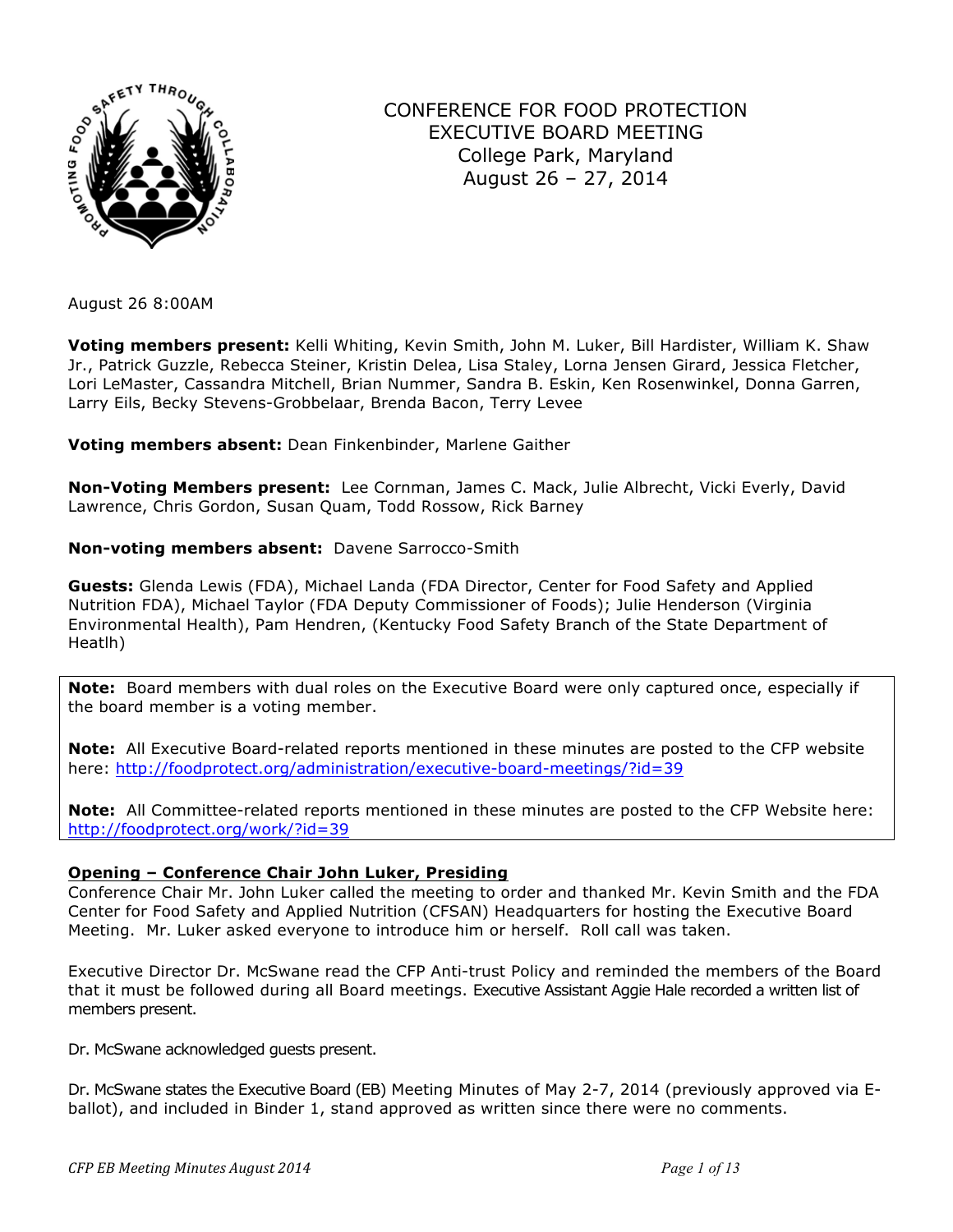# **Executive Staff Reports**

### *Executive Director – David McSwane*

Dr. McSwane provided a closing summary of the 2014 biennial meeting. He discussed the calendar for this biennial cycle. Dr. McSwane mentioned that letters have been sent to the representatives of CDC and FDA who serve on the CFP Executive Board asking for updated letters of support for the CFP Standards for Accreditation of Food Protection Manager Certification Programs and the programs that are based upon the Standard. A letter of support had not been provided by USDA-FSIS previously. Therefore, a request was sent to the representative from that agency asking for an initial letter of support.

Information was given regarding the next EB meeting to be held on April 21 and 22, 2015 in Boise at the Grove Hotel. He has provided contact information. At this time there is no location for the fall EB meeting. He will work with Conference Direct for accommodations.

**ACTION ITEM:** Motion to accept the Executive Director (ED) report was made by Ms. Bacon and seconded by Mr. Rosenwinkel. A vote was taken and the motion carried.

#### *Executive Treasurer – Eric Pippert*

Mr. Pippert reviewed his previously submitted reports and addressed members' questions. He discussed the travel subsidy and reminded members of the requirements. The ratio of revenue/expense for the 2014 biennial meeting fell below the 3.0 target figure. We will need to watch for ending balance for 2015. The 2014 biennial meeting was a very successful meeting. A change was made on the budget records submitted previously. The EB must approve the draft budget for 2015. Dr. McSwane asked about the workshop monies and Mr. Pippert stated the monies were not separated out from meeting registrations. He will try to work with this issue in the future. It was mentioned that Eventbrite reports total revenues. 2014 was the most expensive meeting to date and is possibly due to food/catering costs.

Mr. Gordon asked about committee expense and miscellaneous expense. He stated he didn't see an actual expenditure report. Mr. Pippert said \$5,000 was the most allotted for any one committee to spend. The miscellaneous category was not detailed. Mr. Rosenwinkel mentioned that in the future perhaps this information should be teased out concerning the expenditures for items where monies were actually spent.

Dr. Garren asked about actual expenditures with respect to actual money spent. She questioned if in fact the numbers were actual rather than estimate. Can report reflect actual monies spent? Mr. Pippert stated money was actually reported on the financial report. However, he understands the point being made. Ms. Delea asked about what the vote regarding the treasurer's report is actually based on. Mr. Pippert stated the vote is on the projection for 2015. A page of the treasurer's report was left out of the binder. A copy of the missing financial report was printed which helped clarify discussion on the budget report.

**ACTION ITEM:** A motion was made by Dr. Garren and seconded by Mr. Eils to accept the treasurer's report and accept the budget for 2015 as amended. A vote was taken and the motion carried.

Ms. Everly asked if actual expenditures for 2013 were on the website. Mr. Pippert stated they are currently on the website. Dr. McSwane stated that he would send this information to everyone during the morning break.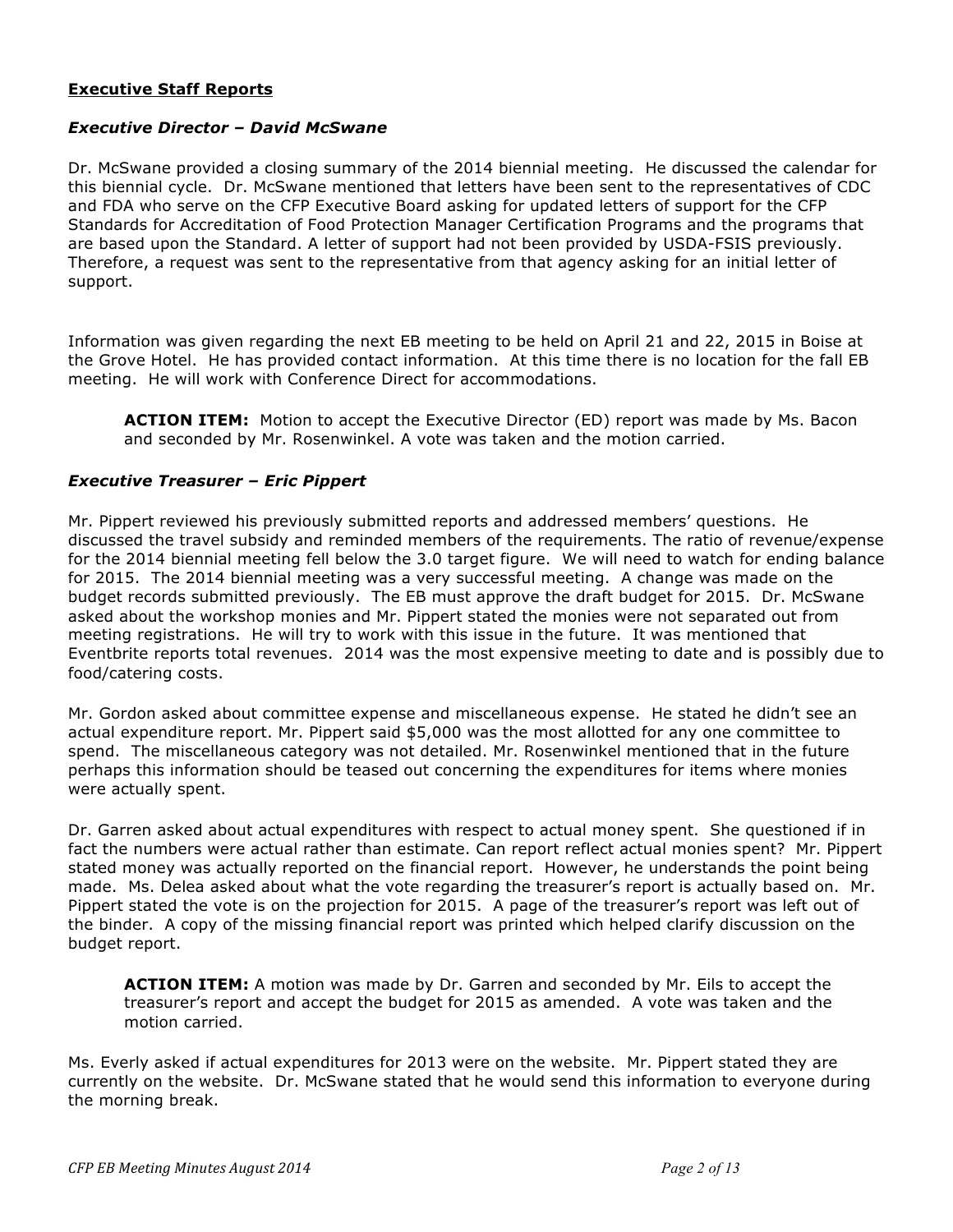Mr. Smith asked to discuss lunch out of order. Discussion led to a change of plans regarding lunch. Mr. Smith took charge and passed around menus from a local deli to all Board members. Individual orders were taken and meals were being delivered between 12 noon and 12:30pm.

# *Executive Assistant – Aggie Hale*

Ms. Hale reported that her report would be forwarded to board because it was not in the binder. Dr. McSwane forwarded the EA report via email during the meeting. The report reflects the learning curve involved and some of the work done at the time the report was written.

# **Old Business**

*Review of Standing Committee Chairs and their role on the Executive* **Board** – Lorna Girard Ms. Girard presented the recommendations of an ad hoc committee that investigated the role of Standing Committee Chairs and their role on the Board. The most significant change recommended by the work group was that an issue be submitted at the 2016 biennial meeting that would call for amending the current Constitution and Bylaws to add the Chair of the Strategic Planning Committee as a non-voting Ex-officio member of the EB. The other recommendation was that only Executive Board members and Ex-officio non-voting members need to attend the Board meeting, unless invited because there is a need for a face-to face dialogue.

**ACTION ITEM:** A motion was made by Ms. LeMaster to accept the ad hoc committee's report as submitted and to ask the Chair of the Constitution and Bylaws Committee to prepare an issue for the 2016 biennial meeting that would call for the CFP Constitution and Bylaws to be amended to add the Strategic Planning Committee Chair as an Ex-officio non-voting member of the EB. A vote was taken and the motion carried.

There was a discussion on who should notify committee applicants as to their status on a committee. Right now Council Chairs and Committee Chairs' job descriptions currently states they will notify applicants to committees and councils. Mr. Lawrence discussed that he, as committee chair, did notify applicants. Notification was done by emails. Discussion included Dr. McSwane mentioning that technically no one is approved until the board meets and votes.

**ACTION ITEM:** Ms. Bacon made a motion that the ED send letters to individuals who had volunteered to serve on Councils at the biennial meeting to notify them of their status (member, alternate, or not selected). The Council Chair position description will be changed to eliminate this task. Committee Chairs will remain responsible for notifying individuals who have volunteered for a committee of their status (member or alternate at large). The position description for Committee Chairs will stay the same as it is currently written. A vote was taken and the motion carried.

### **EB Issues pending from the 2014 Biennial Meeting:**

**Revised CFP Spokesperson Policy** - Dr. McSwane stated that a final version of the policy document that was approved at the May 2014 Board meeting was being distributed as an informational item only.

*Letter to Congress -* The final recommendation of the Assembly of State Delegates for Issue 2014-I-024 was that a letter be sent to all members of the U.S. congress to memorialize the position of the CFP that unpasteurized (raw) fluid milk is a public health hazard unfit for human consumption and that FDA's ban on and enforcement authority against its interstate sale in a form intended for human consumption should be maintained. A draft of the letter was presented to the Board for review and approval.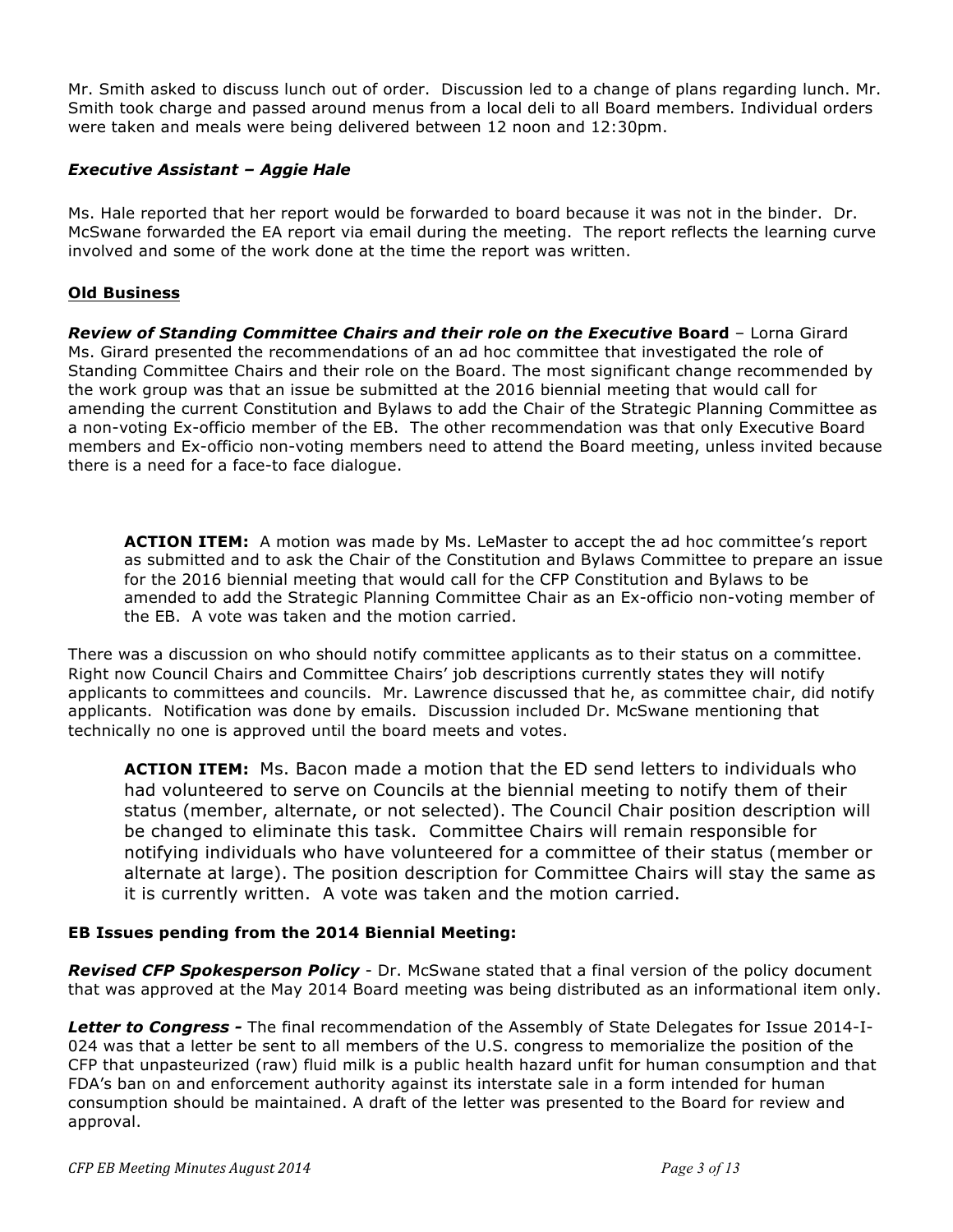Dr. Garren suggested waiting until the new Congress starts after the midterm elections. Ms. Eskin suggested that perhaps waiting would not be a good idea as there is a better chance of success if sent to members of the current Congress.

**ACTION ITEM:** Mr.Eils made a motion and Ms. Fletcher seconded to accept the letter as written. A vote was taken and the motion carried.

*Ad hoc Committee on Standards for Documents Published on CFP Website and Peer Reviewed and Non-Peer Reviewed Publications.* Dr. Garren indicated there wasn't anything to report from the Ad hoc Committee on Standards for Documents Published on CFP Website and Peer Reviewed and Non-Peer Reviewed Publications.

Dr. Garren reported from the Ad hoc Committee on Standards for Documents Published on CFP Website and Peer Reviewed and Non-Peer Reviewed Publications. Dr. Garren asked for volunteers, especially academics. Dr. McSwane volunteered, and the committee is to keep Dr. Schaffner, Ms. Bacon, Dr. Nummer and Dr. Garren. This is not from the 2014 meeting but an EB request.

**Council Reports** - Mr. Luker brought forward the request for Council Reports.

Council I Report – Chris Gordon, Rick Barney

Approval from the EB was requested for committee membership for Council I Committees.

*Food Recovery Committee -* Mr. Gordon requested the Food Recovery committee report and roster be postponed until tomorrow (8/27/14).

Dr. Garren made a motion and Mr. Eils seconded to accept the Ice Maker Equipment Cleaning and Sanitizing Committee report, including the committee roster, with the proviso that Kelli Whiting will replace Cassandra Mitchell on the roster. A vote was taken and the motion carried to accept the report and committee roster as amended.

### *Plan Review Committee*

**ACTION ITEM:** A motion to accept the Plan Review Committee and roster was made by Mr. Eils and seconded by Ms. Mitchell. A vote was taken and the motion carried.

#### *Unattended Food Establishments Committee*

**ACTION ITEM:** A motion was made by Ms. Fletcher and seconded by Dr. Garren to accept the Unattended Food Establishments Committee report and roster as amended by adding Rebecca Steiner. A vote was taken and the motion carried.

#### **Council II Report – Susan Quam, David Lawrence**

Approval from the EB was requested for committee membership for Council II Committees.

### *Certification of Food Safety Regulatory Professionals Committee*

**ACTION ITEM:** A motion was made by Mr. Rosenwinkel to accept the report, including the membership roster, for the Certification of Food Safety Regulatory Professionals Committee and was seconded by Mr. Guzzle. A vote was taken and the motion carried.

#### *Demonstration of Knowledge Committee*

**ACTION ITEM:** Ms. LeMaster made a motion to accept the report and roster for the Demonstration of Knowledge Committee and Dr. Garren seconded the motion. A vote was taken and the motion carried.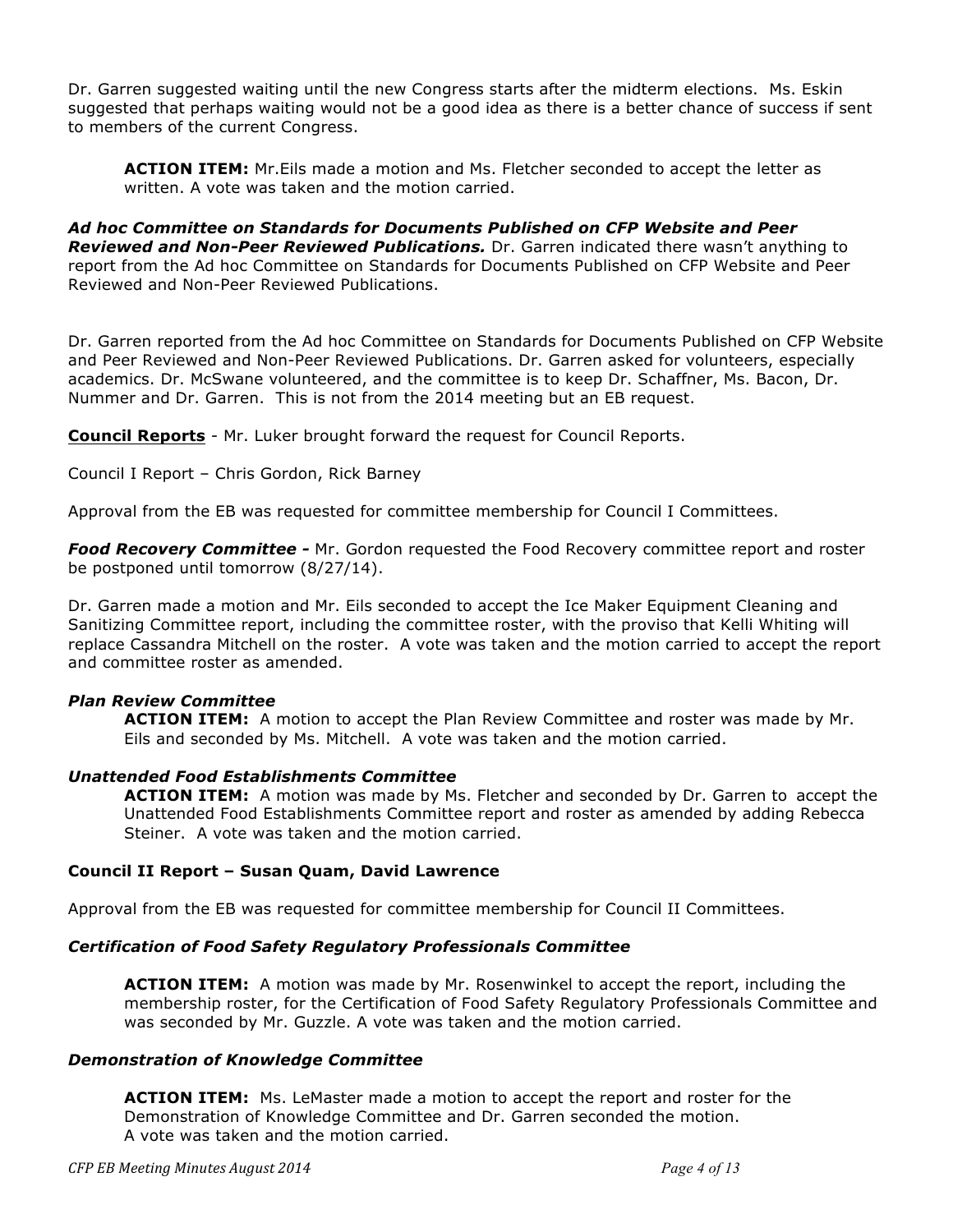### *Employee Food Safety Training Committee*

**ACTION ITEM:** A motion to accept only the report for the Employee Food Safety Training Committee was made by Ms. LeMaster and seconded by Dr. Garren. A vote was taken and the motion carried.

**ACTION ITEM:** A motion to accept the roster for the Employee Training Committee was made by Ms. LeMaster with the understanding that there is a need for balance by including more retail representation. At this time Mr. Rosenwinkel volunteered to be on the committee. The motion was seconded as amended by Ms. Fletcher.

Dr. Garren asked how choices were made. The Council Chair explained that most volunteers were food service industry and that mostly those who chose the committee as their number one choice were selected.

### *Interdisciplinary Foodborne Illness Training Committee*

**ACTION ITEM:** A motion to accept the report for the Interdisciplinary Foodborne Illness Training Committee was made by Dr. Garren and seconded by Ms. LeMaster. A vote was taken and the motion carried.

A request was made about having someone with CIFOR experience on the committee. Kristin Delea volunteered to recruit someone from the Centers for Disease Control and Prevention (CDC) to work with this committee.

# **Council III Report – Todd Rossow, Davene Sarrocco-Smith**

Approval from the EB was requested for committee membership for Council III Committees.

### *Hand Hygiene Committee*

**ACTION ITEM:** A motion was made by Ms. Girard to table the Hand Hygiene report until tomorrow (8/27/14) and seconded by Mr. Rosenwinkel in order to amend the roster by adding members from the retail food constituent group to the committee. A vote was taken and the motion carried.

### *Listeria Retail Guidelines Committee*

**ACTION ITEM:** A motion was made by Ms. Mitchell and seconded by Ms. Fletcher to table the Listeria Retail Guidelines Committee report until tomorrow (8/27/14) in order to balance the membership of the committee. A vote was taken and the motion carried.

Mr. Shaw stated the Listeria committee lacked consistency and the USDA would rather work on guidelines. Mr. Rossow suggested balancing the committee with more regulatory representation. Mr. Rossow informed the board the committee co-chairs did pull from the members from regulatory that expressed interest and there were not that many. The Council Chairs were to go back to the committee co-chairs to remove some of the industry from the proposed committee to provide better balance. Ms. Girard volunteered to sit on committee.

### **Standing Committee Reports**

Audit Committee - Angela Nardone (No audit committee report at this time). Terry Levee, Conference Chair was going to contact Ms. Nardone to confirm that she would serve as Chair of the Audit Committee for the 2014-16 biennium.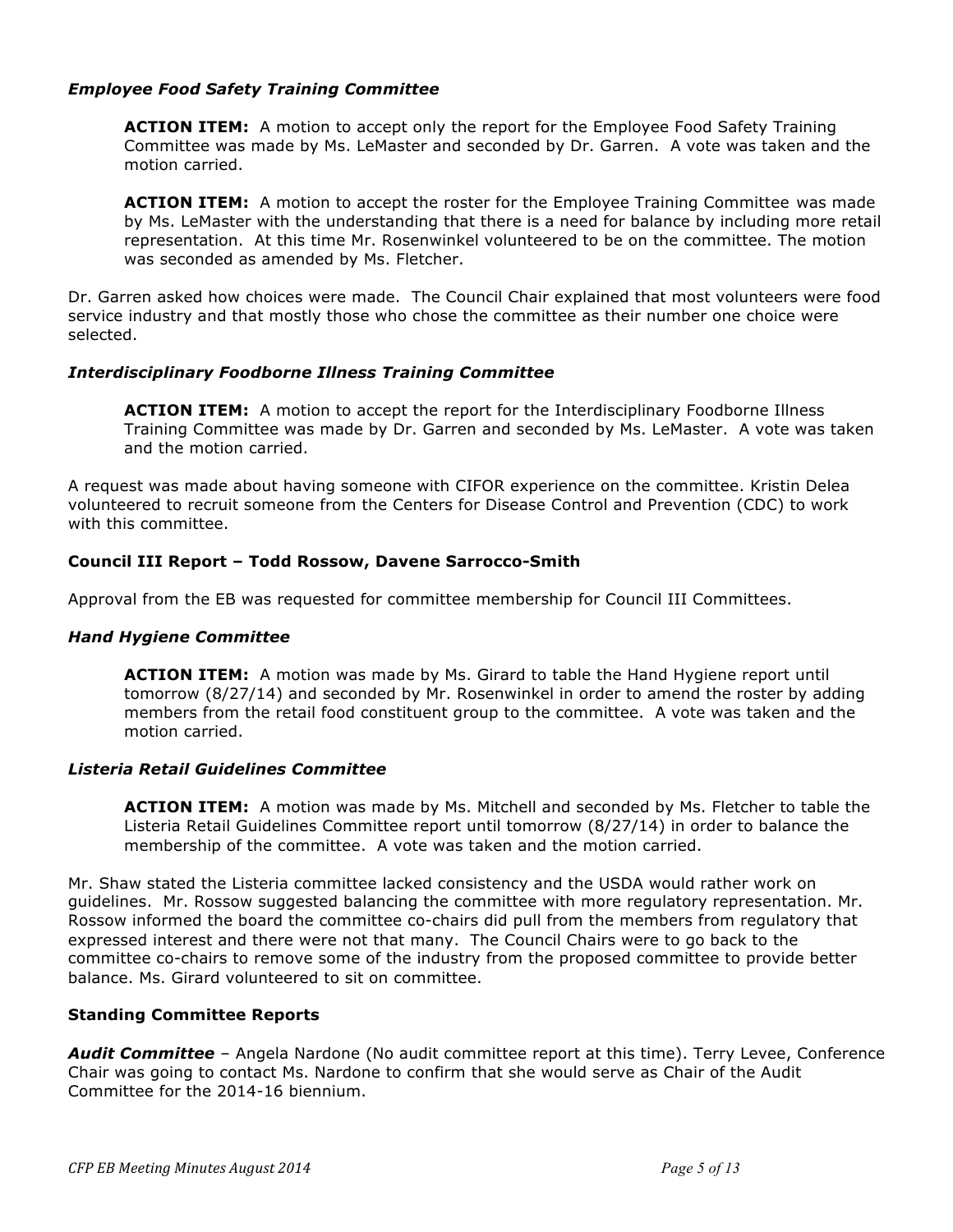*The Constitution and Bylaws/Procedures Committee* – Lee Cornman reported seven Issues were submitted and all issues were accepted at the 2014 Biennial Meeting. The language was incorporated into the Constitution and Bylaw. She requested the review and approval of the committee roster. Currently, the committee is not balanced, being more heavily weighted by members of the industry constituent group at this time. She reported that updating of the Constitution and Bylaws and the Conference Procedures Manual had been completed.

**ACTION ITEM:** A motion to accept the Constitution and Bylaws/Procedures Committee report/roster as submitted was made by Dr. Garren and seconded by Mr. Rosenwinkel. Dr. Garren proposed amending her motion to change the language in the procedures to state that the term "Ad hoc committee" with respect to council committees be removed and changed to state "council committees" so as to clarify that a council committee not be confused with the general term Ad hoc committees and to give Ms. Cornman time to come back with further edits to change all references in the procedures to read "council committees". A vote was taken on the motion as amended and the motion carried.

### *Issue Committee–* Vicki Everly/Cassandra Mitchell

Ms. Everly suggested the Issue Committee report be divided into two parts leaving the request of funding of website improvements for tomorrow.

**ACTION ITEM:** A motion to approve the Issue Committee roster was made by Dr. Garren and seconded by Ms. Stevens-Grobbelaar. A vote was taken and the motion carried.

Ms. Everly moved forward with the remainder of the report. She stated that there is still work to be done regarding putting into writing the recommended division of Issue related workload during the biennial meeting. She stated that the Issue Co-Chairs would come back at the next EB meeting with recommendations. She informed the EB that n the online submission process on the web (Issue Management Program – IMP) has not been updated since its inception nor has the Conference Management System (CMS), which supports the Issue process. Mr. Kevin Hamstra (webmaster) has recommended rebuilding the outdated system. The plan entails the upgrade of both programs simultaneously. Part of the request includes instructions for how to use the Issues related programs and for instructions in "how to" submit issues. Funding and payment can be done in stages. (See report submitted for details).

Discussion: Ms. LeMaster reiterated the need to upgrade and Mr. Eils added that the report submitted was thorough.

**ACTION ITEM:** A motion was made by Mr. Eils to amend the budgeted line item for "web site support" to include the \$12,000 needed for the upgrade process and Ms. Fletcher seconded to accept the report including the request by the Issue Chairs for upgrading the system. A vote was taken and the motion carried.

Mr. Pippert reviewed the budget status and the importance of carry over monies to grow rather than go down. However, the funds are there at this time for the upgrade funding. Ms. Everly said the project would be done by spring of 2015 to allow for adequate time for beta testing. Further discussion concerned the method in which Mr. Hamstra would be paid. Can the payment be split between twoyear periods? Ms. Everly will discuss this with Mr. Hamstra and report back to Dr. McSwane.

### **Special Committee Reports:**

*Nominating* – Lori LeMaster who is Chair of the committee indicated there is no report at this time.

**Program** – Dr. Julie Albrecht, Chair of the committee submitted a roster but no report.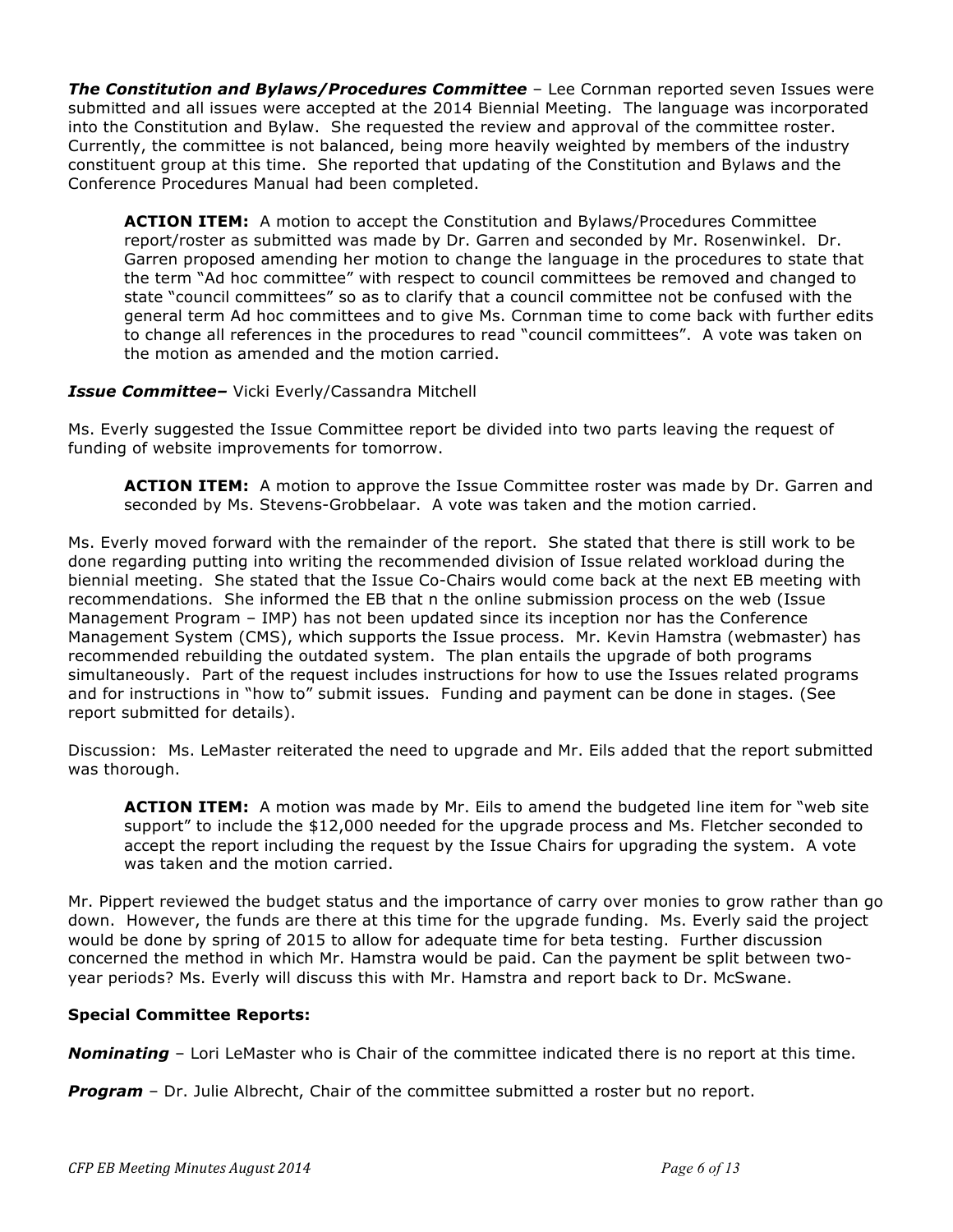**ACTION ITEM:** Ms. Staley moved to approve the roster and Ms. LeMaster seconded. A vote was taken and the motion carried.

### *Program Standards Committee*- David Lawrence

**ACTION ITEM:** A motion to accept the Program Standards Committee report, including the roster, was made by Ms. LeMaster and seconded by Ms. Staley. A vote was taken and the motion carried.

#### *Resolutions Committee* – Michael Roberson

**ACTION ITEM:** A motion was made by Ms. Fletcher and seconded by Dr. Garren to accept the roster as submitted, including Mr. Roberson as Chair. During discussion is was recommended that CFP staff update Gina Nicholson's new affiliation and contact information as she is no longer employed by NSF International. A vote was taken and the motion carried.

#### *Strategic Planning Committee* – James Mack

**ACTION ITEM:** A motion was made by Ms. LeMaster and seconded by Dr. Garren to accept the roster as amended. A vote was taken and the motion carried.

Mr. Mack reported on what the Strategic Planning Committee (SPC) had been doing. The committee has had several meetings to date and has agreed to meet every other month. Mr. Mack brought up the Navigator program and mentioned that it was well received at the recent biennial meeting. The committee will be looking at making improvements to the program prior to the 2016 biennial meeting. The Board discussed a proposal for a study to be conducted on the questionnaire by the SPC to be performed by the University of Houston, Conrad H. Hilton College of Hotel and Restaurant Management. Further discussion was had concerning timelines for this project. Discussion continued concerning publishing by the university and the timing regarding travel and conflict with the Ad hoc committee chaired by Dr. Garren. The question of the biennial meeting being held during the workweek as opposed to the weekend was brought up. It was agreed that this was discussed at the spring meeting and already agreed upon. Dr. McSwane stated that results from university study would not be in effect until 2020. However, a simple survey can be done in the interim period to get a feel for what we may want to do for 2018. Ms. Everly clarified the difference between the "biennial meeting" and the "conference" as an organization. Our organization and title has the term Conference in it, but the biennial meeting is a meeting of the Conference (organization). A copy of the Attendee Meeting Preferences Study was distributed during the meeting.

**ACTION ITEM:** A motion was made by Ms. Bacon and seconded by Ms. LeMaster to accept the Strategic Planning Committee Report. A vote was taken and the motion carried.

**ACTION ITEM:** A motion made by Ms. LeMaster and seconded by Mr. Smith to have the biennial meeting run from Monday-Friday. A vote was taken and the motion carried.

#### *Oyster Advisory Ad hoc Committee*

Ms. LeMaster provided the Oyster Advisory Ad hoc Committee report. The Committee came up with a recommendation to continue the committee to update the Consumer Advisory regarding oysters and report back to 2016 biennial meeting. Ms. LeMaster stated that she could not continue as Chair. Discussion as to who would be available to chair the Prevention of Food Allergen Cross-Contact committee ensued. Mr. Smith asked if it had to be a board member to chair a committee appointed by the EB. Ms. Cornman stated that since the new committee would be a council committee a member outside the board could chair it.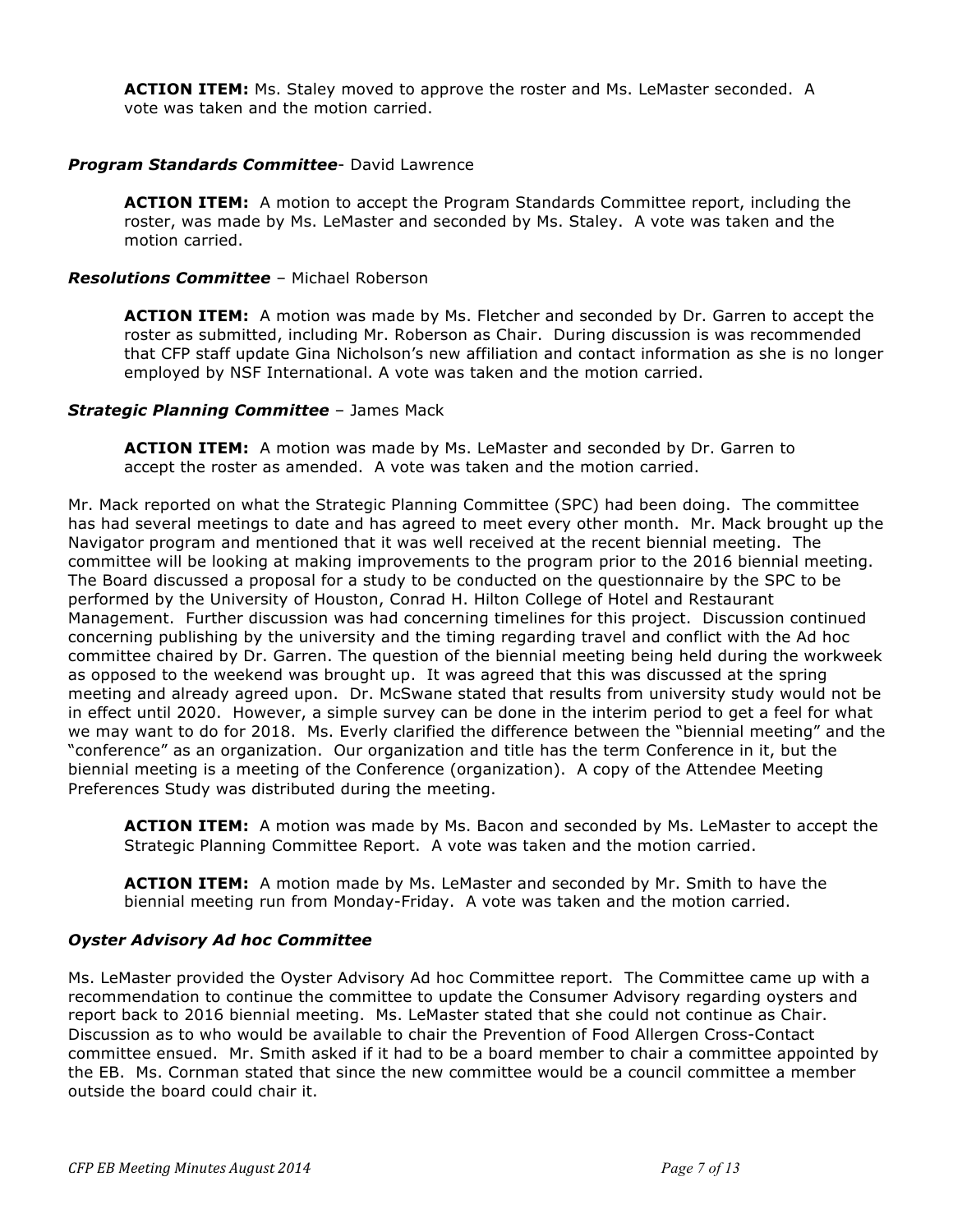**ACTION ITEM:** A motion to accept the Oyster Ad hoc Committee report and recommendation to create a committee that will report to Council I and back to the Conference during the 2016 biennial meeting was made by Ms. Bacon and seconded by Mr. Rosenwinkel. A vote was taken and the motion carried.

**ACTION ITEM:** A motion was made by Dr. Garren and seconded by Ms. Girard to send a message to all CFP members by the ED on the creation of an Oyster Consumer Advisory Committee for Council I, co-chaired by Ms. Sandra Eskin and Ms. Lisa Staley. The announcement will further state that interest in the committee and its formation will have 30 days from the date of the announcement. A vote was taken and the motion carried.

**ACTION ITEM:** Ms. Sandra Eskin and Ms. Lisa Staley volunteered to co-chair the newly formed Oyster Consumer Advisory committee. Ms. Bacon moved and Ms.Stevens-Grobbelaar seconded to approve Ms. Sandra Eskin and Ms. Lisa Staley as Co-Chairs. A vote was taken and the motion carried.

# *Allergens Ad hoc Committee*

Ms. Bacon reported on two extracted issues (2014-I-016 and 2014-I-018) regarding allergens. The Ad hoc Committee recommended that the Board take taking the following measures with regard to these two issues:

### Issue 2014-I-016

*FSIS Compliance Guidelines - Allergens and Ingredients of Public Health Concern: Identification, Prevention and Control, and Declaration through Labeling*

The Allergen Ad Hoc Committee worked with FSIS during the comment period to include language in the document's "Introduction" which provides more targeted information regarding who would benefit from this document. The Ad Hoc committee recommends that the Board consider taking the following steps:

- On behalf of the CFP Executive Board, the Chair send a letter to FSIS Recommending that FSIS consider modifying the introductory sections of the Compliance Guidelines to make it clearer that they were developed for the processing plant setting. The Ad-hoc committee has provided suggested modifications in the attached FSIS Compliance Guidelines.
- On behalf of the CFP Executive Board, the Chair send a letter to FDA recommending that, upon modification of the Compliance Guidelines by FSIS, FDA consider identifying the FSIS Compliance Guidelines among the list of Resources and References contained in Part 9 of Annex 4 of the FDA Food Code.

### Issue 2014-I-18

*Prevention of Food Allergen cross-Contact -* The Allergen Ad Hoc Committee recommends that the Board should move to act on the following:

- Sustain the recommendation of Council I to take No Action on the Recommended Solution originally submitted in Issue 2014-I-018;
- Acknowledge that while the Conference is not recommending additional allergen control requirements be incorporated into the FDA Food Code at this time, allergen control at retail is important to the CFP;
- Encourage the CFP membership to carefully consider any related issues that may be submitted for deliberation at the 2016 biennial meeting in Boise, Idaho.
- Acknowledge that other organizations have developed or are developing educational and training materials that may assist operators of foodservice and retail establishments seeking to prevent exposing allergic customers to food allergens (these organizations include but are not limited to AFDO, NRA Solutions, FAAN, FARE).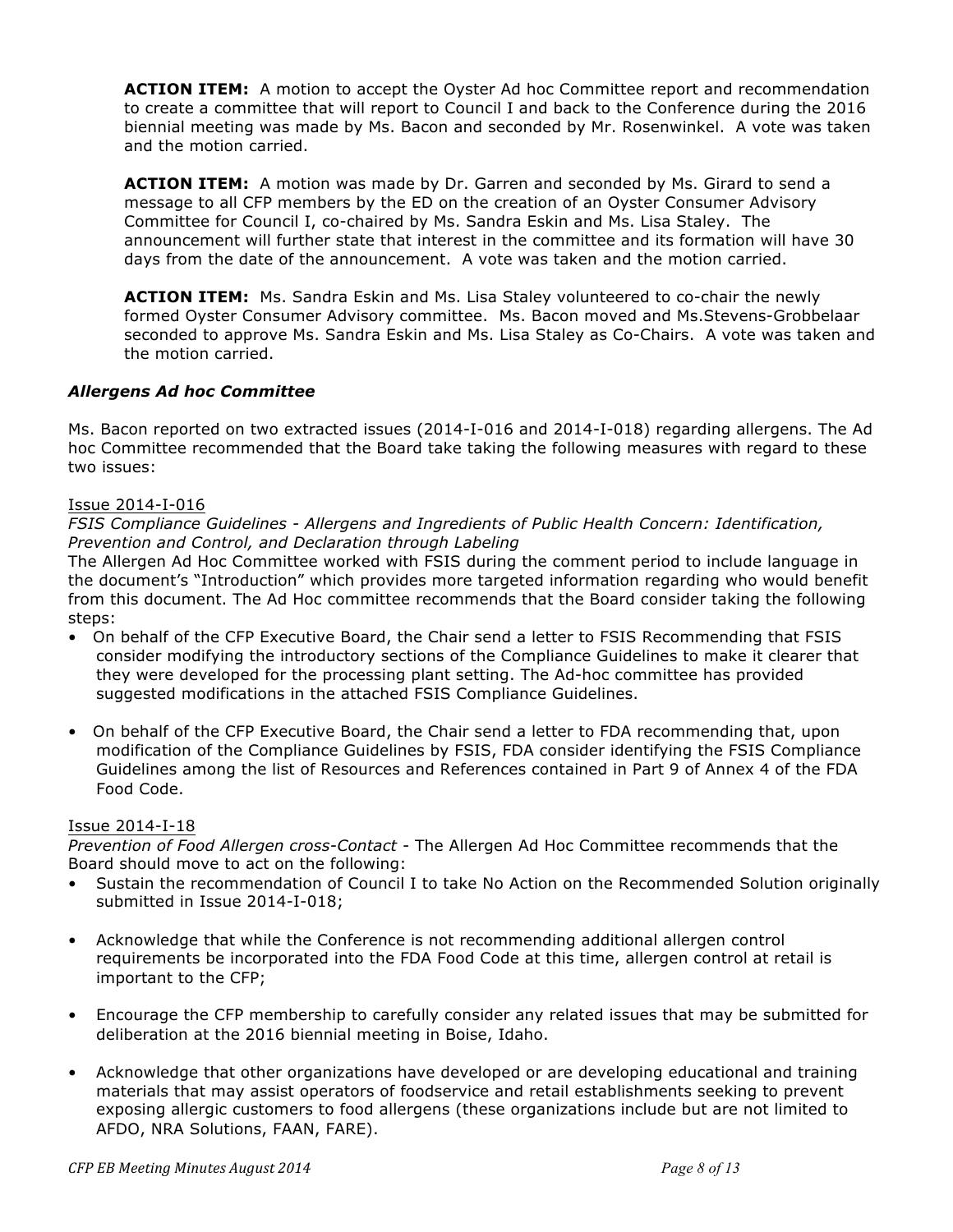**ACTION ITEM:** A motion was made by Ms. Staley to accept the report submitted by the Allergen Ad hoc Committee as reported/submitted and was seconded by Mr. Rosenwinkel, and that highlights from the report made by Ms. Bacon regarding these extracted issues be communicated via the 2014 biennial meeting information on the website and by sending a blast email to the membership and the delegates. A vote was taken and the motion carried.

### **Special committees and Reports**

Compensation Committee – Mr. Larry Eils, Chair

Dr. McSwane and Mr. Pippert left the room when the Board went into Executive Session to discuss personnel matters related to Dr. McSwane's service agreement for 2014-16 and bonuses for the Executive Staff for 2012-14. Board members may obtain information about this executive session from the Executive Assistant.

**ACTION ITEM:** A motion by Dr. Nummer and seconded by Dr. Garren to accept the service agreement for Dr. McSwane as amended, and that performance criteria be established in conjunction with the EB and the ED. A vote was taken and the motion carried.

**ACTION ITEM:** Ms. Bacon made a motion and Ms. LeMaster seconded that an Ad hoc committee be created to establish the criteria for bonuses for the executive staff. A vote was taken and the motion carried.

### **Federal agency responses to 2014 CFP Recommendations**.

**FDA:** Mr. Smith discussed that of 18 recommendations at the 2014 biennial meeting, 13 were of part 1 (changes to food code) and 5 of part 2. The FDA concurs on 7 recommendations (see FDA response letter). Of Part 2 (other than Food Code) the FDA concurs with all 5. This leaves 6 items with which the FDA does not concur. FDA also felt that Issue I-022, not protecting raw seafood, would not be a positive message with respect to food safety. Issue I-032 eminent health hazard - expected practice, this was a case where the language that went forward was not appropriately underlined. The FDA felt this was an area that would be difficult for some operators to gauge. Issue III-005, reiterated when time as a public health control could be used as far as pre-chilling is concerned. Issue III-021, reduced temperature for steaming food specific to lobster and shrimp. He mentioned that possibly this would be served better if written as an FDA interpretation. Issue III-030, cheese, FDA is currently not comfortable with the proposed language.

### **Recess for the day**

### **Meeting reconvened, August 27 at 8:30AM**

Discussion: There was confusion regarding the proper process regarding Issue 2014-I-016 (allergen issue) and the extraction of the issue. Discussion ensued regarding clarification of the allergen issue and the formation of the ad hoc committee. Further discussion ensued as to the process that went through the 2014 biennial meeting. History was discussed as to the previous allergen committees in previous biennial cycles. Mr. Shaw stated that moving the issue from one council to another led to supporting information not being properly moved from one council to another and led to some confusion. Ms. Everly asked if the EB would like Issue Chairs to provide a guidance document explaining the transfer process.

Ms. Sandra Eskin, offered information on FSMA, FDA's funding of \$50 million yearly. HHS says they need additional \$400 million. First rules become effective 2016

### *Food Protection Manager Certification Committee (FPMCC)*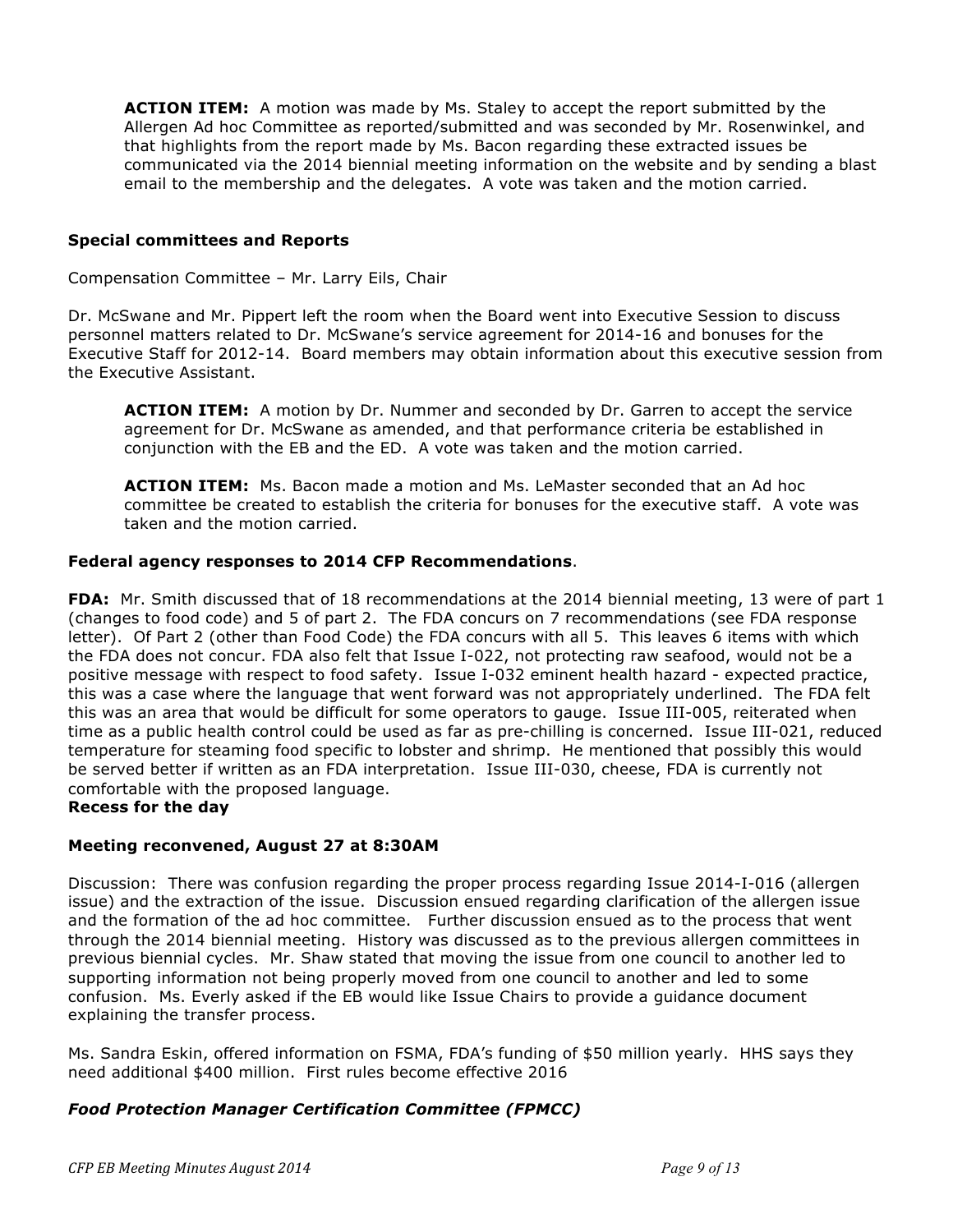Mr. Hawley provided his report on behalf of the Food Protection Manager Certification Committee (FPMCC) via conference call (see report in Binder 3). First thing required was to get an amended version of the committee roster approved. Kevin Connell of Wawa (retail Food Industry) replaces Jason Horn of In-N-Out Burger (Food Service Industry) on the roster. There are 2 vacancies for the regulator constituency (one federal and regulatory at large). He reviewed the constituency based on the bylaws of the committee. The committee will meet for the first time in October so he says he will wait. Mr. Hawley mentioned that at the time, the committee felt Ms. Hollenbeck's position with NEHA was considered to represent the regulator constituency as NEHA is a professional association for Environmental Health Professionals.

**ACTION ITEM:** A motion to accept the FPMCC roster as amended was made by Ms. Bacon and seconded by Mr. Rosenwinkel. A vote was taken and the motion passed.

**ACTION ITEM:** A motion to accept the report was made by Mr. Rosenwinkel and seconded by Dr. Garren. A vote was taken and the motion carried.

An email was sent out to the Executive Board on August 26 from Nona Narvaez and Jeff Schaefer, founders of Anaphylaxis & Food Allergy Assn. of MN (AFAA), on the Allergen Ad hoc Committee. It was determined that Ms. Narvaez had asked Mr. Eils when the EB was meeting and that is what prompted the emails. Mr. Levee stated that we should be consistent on solicitation regarding individuals who wish to express their opinions on issues that relate to special interests.

The committee rosters that were tabled on day 1 of the Board meeting (8/26/14) and council reports not previously approved were brought forward:

### *Council I - Food Recovery Committee roster and Plan Review Committee roster*

**ACTION ITEM:** Ms. Bacon made a motion and it was seconded by Ms. Mitchell to accept the amended Plan Review Committee Roster. A vote was taken and the motion carried.

**ACTION ITEM:** A motion was made by Ms. Bacon and seconded by Ms. Staley for the Food Recovery Committee amended roster to be accepted. A vote was taken and the motion carried.

**ACTION ITEM:** Ms. Bacon made a motion and it was seconded by Mr. Rosenwinkel to accept Council I's report. A vote was taken and the motion carried.

Discussion: Ms. LeMaster asked if a roster roll call is necessary each time. Dr. McSwane said yes it was necessary to do a roll call every time.

Ms. LeMaster asked if the antitrust statement must be said on conference call committee meetings. Dr. McSwane suggested going over the statement the first time and mailing it to everyone for further meetings.

Dr. Garren asked about Eric Davis' member status and what constituency group he is identified with? A review of the CFP database indicated that Mr. Davis is listed as a member of the Food Service Industry constituent group.

### *Council III – Hand Hygiene and Listeria Retail Guidelines Committee reports and rosters*

Mr. Rossow reviewed the amended rosters. He also requested a USDA representative to assist on the Listeria committee.

**ACTION ITEM:** A motion was made by Ms. Staley and seconded by Dr. Garren to accept the Hand Hygiene Committee Roster as amended. A vote was taken and the motion carried.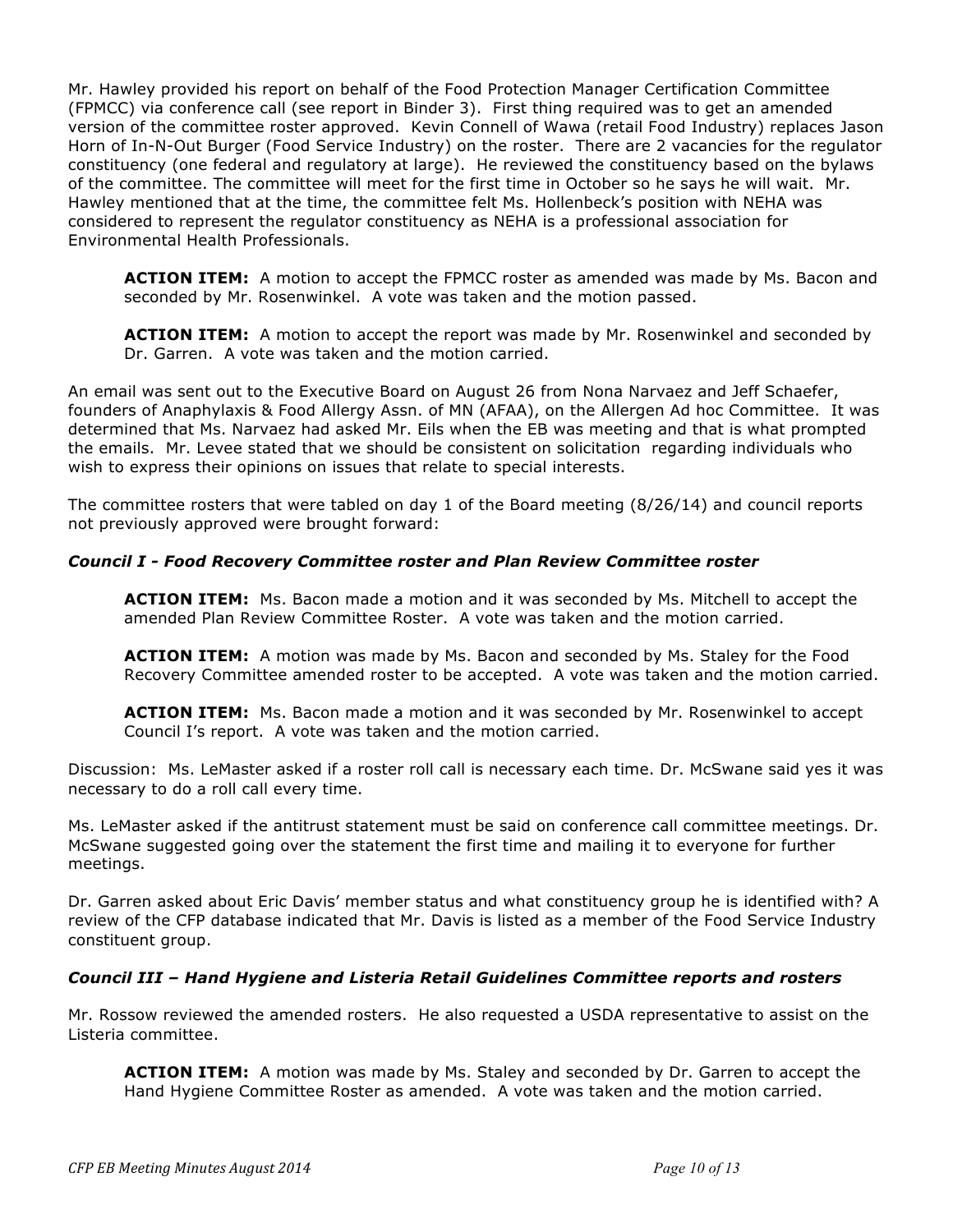**ACTION ITEM:** Mr. Rosenwinkel motioned and was seconded by Ms. Fletcher to accept the Listeria Committee Roster as amended. A vote was taken and the motion carried.

**ACTION ITEM:** Ms. Mitchell made a motion and Dr. Garren seconded to accept the Listeria and Hand Hygiene Committee reports. A vote was taken and motion carried.

Discussion: Dr. Garren questioned one of the previously listed co-chairs (there were only 2 co-chairs leading this committee), and Mr. Rossow stated it was a typo and he did fix it. Mr. Smith discussed that Mr. Tom Ford wanted to change the charges and he reiterated that the charges couldn't be changed. He brought this up because Mr. Ford is now one of the co-chairs. Mr. Rossow stated this came up in discussion with the co-chairs and they both felt the charges could be completed as written.

# **FDA Guest Speakers:**

Guest Speaker - Mr. Michael M. Landa J.D., Director, Center for Food Safety and Applied Nutrition, was introduced by Mr. Smith. Mr. Landa shared an overview of the functions of CFSAN. He gave a brief description on what the agency is engaged in with the FSMA. He also discussed the publishing of guidelines in the near future. Mr. Landa discussed labeling to be published, hopefully this year. He also discussed the process of looking at internal programs (e.g., chemical safety). He also stated that there are a number of additional positions created to address FSMA, nutrition, organizational structure, and cooperative programs. He mentioned that fiscally the agency has done well thanks to Deputy Commission Mr. Mike Taylor. He mentioned that when money is allocated it is a challenge. FSMA is a huge task and is an 8-10 year process to see any success.

Guest Speaker – Mr. Mike R. Taylor J.D., Deputy Commissioner of Foods for the FDA discussed the importance of food safety and that the CFP is a good model for collaboration. He stated he took comfort in being able to work outside the glare of the FSMA process. He discussed the creation of the remaining rules under FSMA and their projected date for completion will be late next year. Then the work will begin on how to implement them. The overall plan is to reduce foodborne illnesses. The FDA is counting on across the board collaboration with state and local agencies for implementation of the rules, especially with produce. He welcomed any questions or suggestions. Dr. Garren asked how the collaboration would be handled? Mr. Taylor explained that collaboration is achieved through states under contract for manufacturing so as not to duplicate effort. Produce is the challenge because in the past there was no mandate for farm inspection. State agencies will play a big part because of their frontline presence and everyone is committed to "educate before you regulate." Right now it is a work in progress. FSMA is just not new modernization laws and rules but verification is very important to the ongoing process. He stated to look at it as within 5 to 10 years to get a foothold and then it is only the beginning. The agency is looking at a new model to assess the system as a whole rather than to look for adulteration and then use enforcement tools.

Representatives of GFSI (No representative/report at this time)

### **Federal Agency Reports**

**FDA** – Due to time restraints Mr. Kevin Smith stated he would send the EA a copy of the PowerPoint presentation that he had developed for the meeting which would be shared with the Board and posted on the CFP website.

**USDA** – Mr. William Shaw, Jr. reported that on July 22, 2014 the USDA-FSIS published RIN: 0583- A046 – "Records to be Kept by Official Establishments and Retail Stores that Grind Beef Products". There is a comment period through Oct  $22^{nd}$  and a request has already been received to extend the comment period. He mentioned that most likely there would be no response, but if the agency does it will do so in 30 days. He stated 14 comments were made including the CFP guidance document. The rule would modify CFR 9. A request was made to send the EA his report for details. He mentioned the rule was quite comprehensive including the designation for traceback purposes. Another notice of the Federal Register on August the  $13<sup>th</sup>$  concerned raw beef product on official establishments involving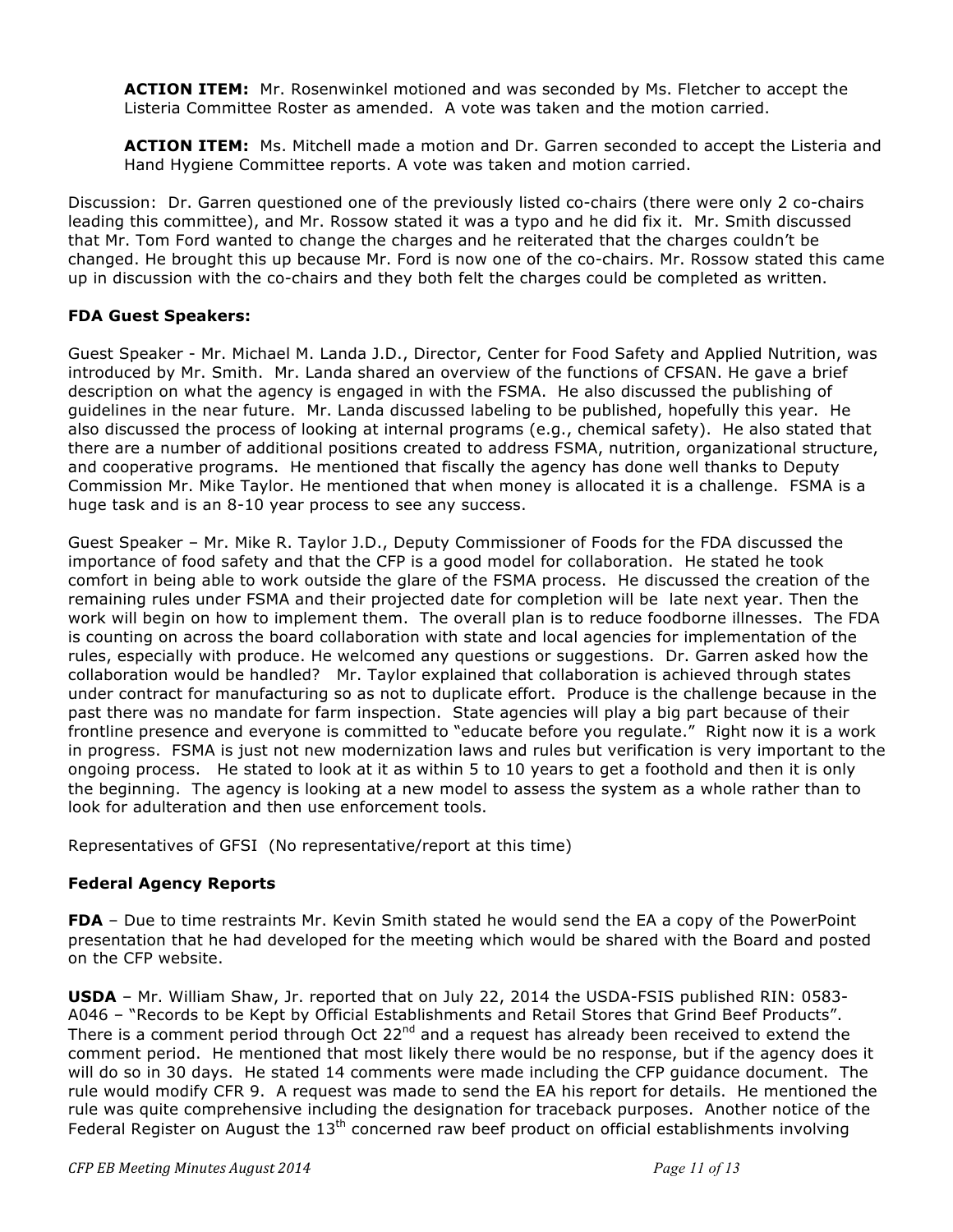presumptive and confirmed cases and will gather information on tracebacks on presumptive cases and would also perform recalls. Further language includes guidance on sampling and testing. Testing would include *Salmonella* or Shiga toxin-producing *E. coli.* There are two register notices. In general he mentioned now is the time of year for Shiga-toxin testing for official establishments.

**CDC** – Ms. Kristin Delea reported that CDC has released a new e-learning course on Environmental Assessment of Foodborne Illness Outbreaks. The course has proven very successful with 925 people participating to date. The majority of participants are environmental health professionals and others as well, however 64% are environmental health. Some regulators use the course as part of their curriculum. Also the University of New England has embraced the course. Aqua launch collects data of what is collected by environmental health regulators. The CDC is coming out with noroviral vital signs and will be posted on the website. The CDC continues to encourage the adoption and use of the FDA food code. The CIFOR guidelines have been updated on the website. Ms. Delea mentioned that another Cyclospora outbreak has occurred and it is important for all stakeholders to recognize this parasite in food. Lastly, the Office of Nutrition and Nutrition Guidelines has invited the CDC to input and they have agreed to work with this group. Ms. LeMaster said they use the Enviromental Health online course provided by the CDC. She recommends it. (See CDC Report)

# **New Business**

# *Potential Sites for 2018 Biennial Meeting*

Reports: Representatives from Louisville, KY were Ms. Brook Newton with the Convention and Visitors Bureau and Ms. Pam Hendren with the State Food Branch at the Kentucky Department of Public Health. They provided a PowerPoint presentation and presented a packet of material about Louisville as a potential site for the 2018 biennial meeting of the CFP. Dr. McSwane informed them of the Monday-Friday meeting choice.

Richmond, VA representatives, Julie Henderson, Emily Runion and Kelly Walker also provided a PowerPoint presentation about Richmond, VA as a potential site for the 2018 biennial meeting.

### *Developing a list of specific reasons that Councils should choose from when recommending "No Action" on an issue*. – Kevin Smith

Mr. Smith passed around a handout for consideration by the EB. He brought up the need for language to express the reasons for "no action" and for CFP to develop a set of standards (see language for situations that required a "no action". Ms. Everly and Ms. Mitchell stated they would work on language and bring it back to the EB in March.

Issues accepted by the Assembly of Delegates at the 2014 biennial meeting had a recommended solution of "Let FDA figure out what to do." There is concern that such a vague recommendation could result in the issue not being addressed.

**ACTION ITEM:** Mr. Guzzle made motion and Ms. Bacon seconded to take the information from Mr. Smith and give it to Issue Chairs to provide input and further deliberate the issue. A vote was taken and the motion carried.

Dr. Nummer asked Mr. Smith if there is any reference to food service or just retail stores regarding grinding meats. Mr. Smith stated that it is defined as a facility that grinds and sells. Therefore, either retail or foodservice would apply if they do the same thing.

Dr. Nummer requested the issue be taken out of out of order to address part 2 III-022. Question: if FDA doesn't do anything how is this brought forward? Mr. Smith stated that the recommendation that came forward was to modify 3-411. He stated the FDA would not just stick something in the food code but perhaps would provide a proposal in some way or would come back to the next biennial meeting or work with a submitter. Mr. Smith stated the FDA would within days notify the CFP of answers to